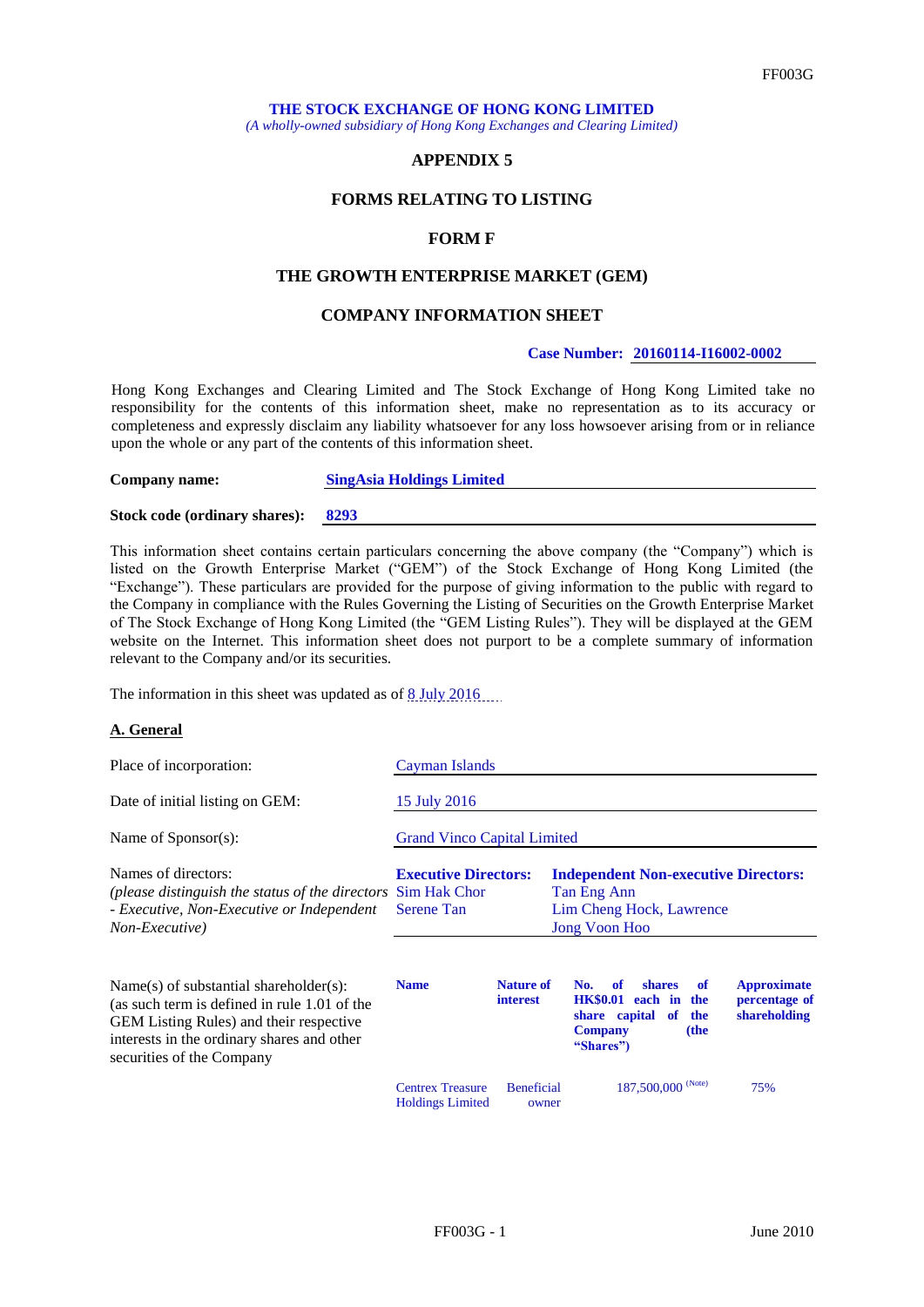*(A wholly-owned subsidiary of Hong Kong Exchanges and Clearing Limited)*

|                                                                                                                           | <b>Sim Hak Chor</b>                                                                                                                                                                                                                                                         | Interest of<br>controlled<br>corporation                                        | 187,500,000 (Note)                                                                                                                                                                | 75%                           |  |
|---------------------------------------------------------------------------------------------------------------------------|-----------------------------------------------------------------------------------------------------------------------------------------------------------------------------------------------------------------------------------------------------------------------------|---------------------------------------------------------------------------------|-----------------------------------------------------------------------------------------------------------------------------------------------------------------------------------|-------------------------------|--|
|                                                                                                                           | Note:                                                                                                                                                                                                                                                                       |                                                                                 |                                                                                                                                                                                   |                               |  |
|                                                                                                                           | The issued share capital of Centrex Treasure Holdings Limited is beneficially<br>owned as to 94.89% by Sim Hak Chor. Under the Securities and Futures<br>Ordinance, Sim Hak Chor is deemed to be interested in all the Shares held by<br>Centrex Treasure Holdings Limited. |                                                                                 |                                                                                                                                                                                   |                               |  |
| Name(s) of company(ies) listed on GEM or<br>the Main Board of the Stock Exchange<br>within the same group as the Company: | N/A                                                                                                                                                                                                                                                                         |                                                                                 |                                                                                                                                                                                   |                               |  |
| Financial year end date:                                                                                                  | 31 July                                                                                                                                                                                                                                                                     |                                                                                 |                                                                                                                                                                                   |                               |  |
| Registered address:                                                                                                       | <b>Clifton House</b><br><b>75 Fort Street</b><br><b>PO Box 1350</b><br>Grand Cayman KY1-1108<br><b>Cayman Islands</b>                                                                                                                                                       |                                                                                 |                                                                                                                                                                                   |                               |  |
| Head office and principal place of business:                                                                              | 27 New Bridge Road<br>Singapore 059391                                                                                                                                                                                                                                      |                                                                                 |                                                                                                                                                                                   |                               |  |
| Web-site address (if applicable):                                                                                         | www.singasia.com.sg                                                                                                                                                                                                                                                         |                                                                                 |                                                                                                                                                                                   |                               |  |
| Share registrar:                                                                                                          | <b>Transfer Office:</b><br><b>Clifton House</b><br><b>75 Fort Street</b><br><b>PO Box 1350</b><br>Grand Cayman KY1-1108<br><b>Cayman Islands</b>                                                                                                                            | <b>Principal Share Registrar and Hong Kong</b><br>Estera Trust (Cayman) Limited | registrar and Transfer Office:<br><b>Union Registrars Limited</b><br>Suites 3301-04, 33/F<br><b>Two Chinachem Exchange</b><br>Square<br>338 King's Road<br>North Point, Hong Kong | <b>branch</b><br><b>share</b> |  |
| Auditors:                                                                                                                 | Ernst & Young<br>22/F CITIC Tower<br>1 Tim Mei Avenue<br>Central<br><b>Hong Kong</b>                                                                                                                                                                                        |                                                                                 |                                                                                                                                                                                   |                               |  |

## **B. Business activities**

*(Please insert here a brief description of the business activities undertaken by the Company and its subsidiaries.)*

The Company and its subsidiaries are principally engaged in offering workforce solutions, including manpower outsourcing services, manpower recruitment services and manpower training services.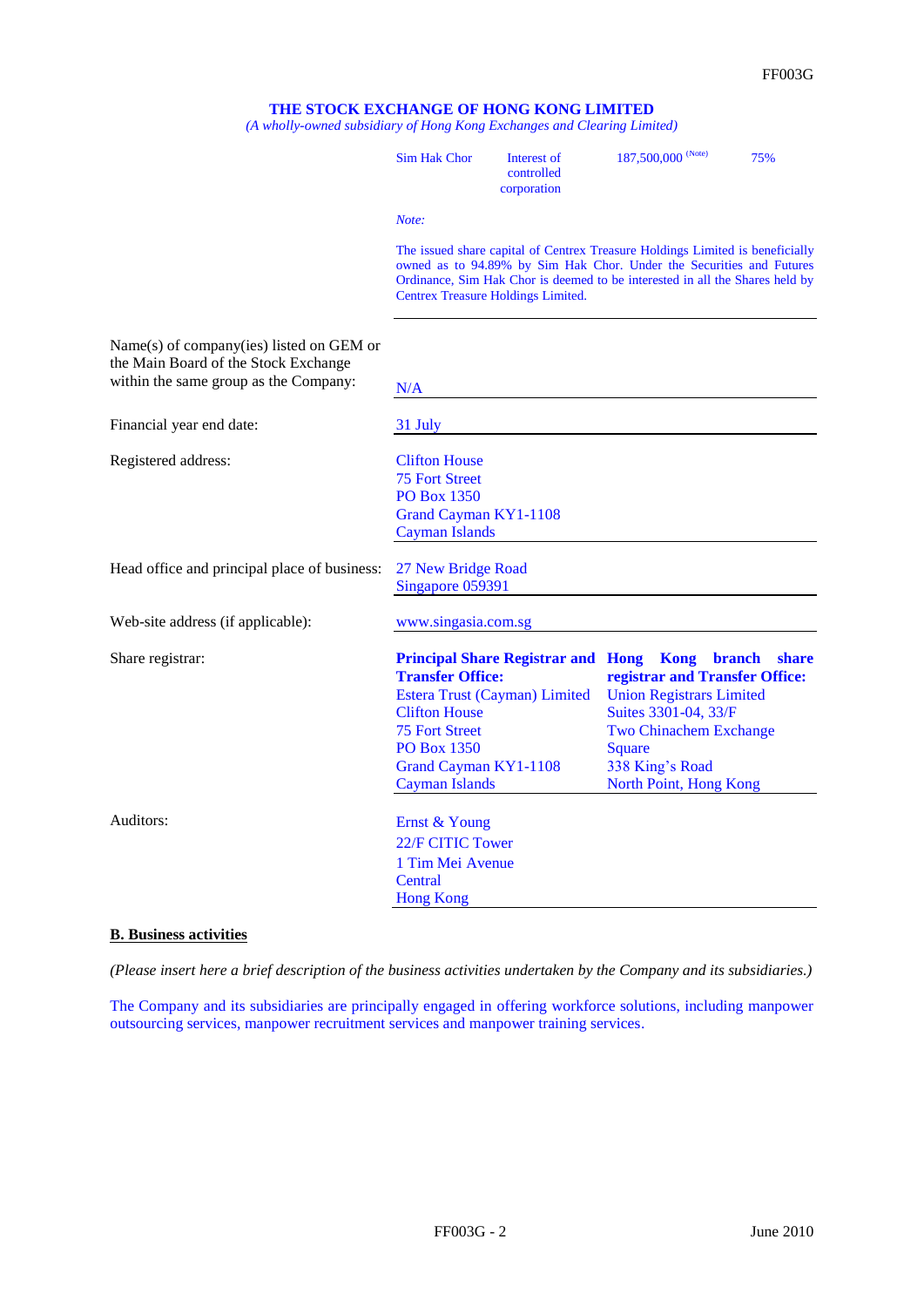*(A wholly-owned subsidiary of Hong Kong Exchanges and Clearing Limited)*

| <b>C. Ordinary shares</b>                                                                                     |                 |
|---------------------------------------------------------------------------------------------------------------|-----------------|
| Number of ordinary shares in issue:                                                                           | 250,000,000     |
| Par value of ordinary shares in issue:                                                                        | <b>HK\$0.01</b> |
| Board lot size (in number of shares):                                                                         | $5,000$ shares  |
| Name of other stock exchange(s) on<br>which ordinary shares are also listed: N/A                              |                 |
| <b>D. Warrants</b>                                                                                            |                 |
| Stock code:                                                                                                   | N/A             |
| Board lot size:                                                                                               | N/A             |
| Expiry date:                                                                                                  | N/A             |
| Exercise price:                                                                                               | N/A             |
| Conversion ratio:<br>(Not applicable if the warrant is<br>denominated in dollar value of<br>conversion right) | N/A             |
|                                                                                                               |                 |
| No. of warrants outstanding:                                                                                  | N/A             |
| No. of shares falling to be issued<br>upon the exercise of outstanding<br>warrants:                           | N/A             |
|                                                                                                               |                 |

### **E. Other securities**

Details of any other securities in issue.

*(i.e. other than the ordinary shares described in C above and warrants described in D above but including options granted to executives and/or employees).*

*(Please include details of stock code if listed on GEM or the Main Board or the name of any other stock exchange(s) on which such securities are listed).*

If there are any debt securities in issue that are guaranteed, please indicate name of guarantor.

### N/A

#### **Responsibility statement**

The directors of the Company (the "Directors") as at the date hereof hereby collectively and individually accept full responsibility for the accuracy of the information contained in this information sheet ("the Information") and confirm, having made all reasonable inquiries, that to the best of their knowledge and belief the Information is accurate and complete in all material respects and not misleading or deceptive and that there are no other matters the omission of which would make any Information inaccurate or misleading.